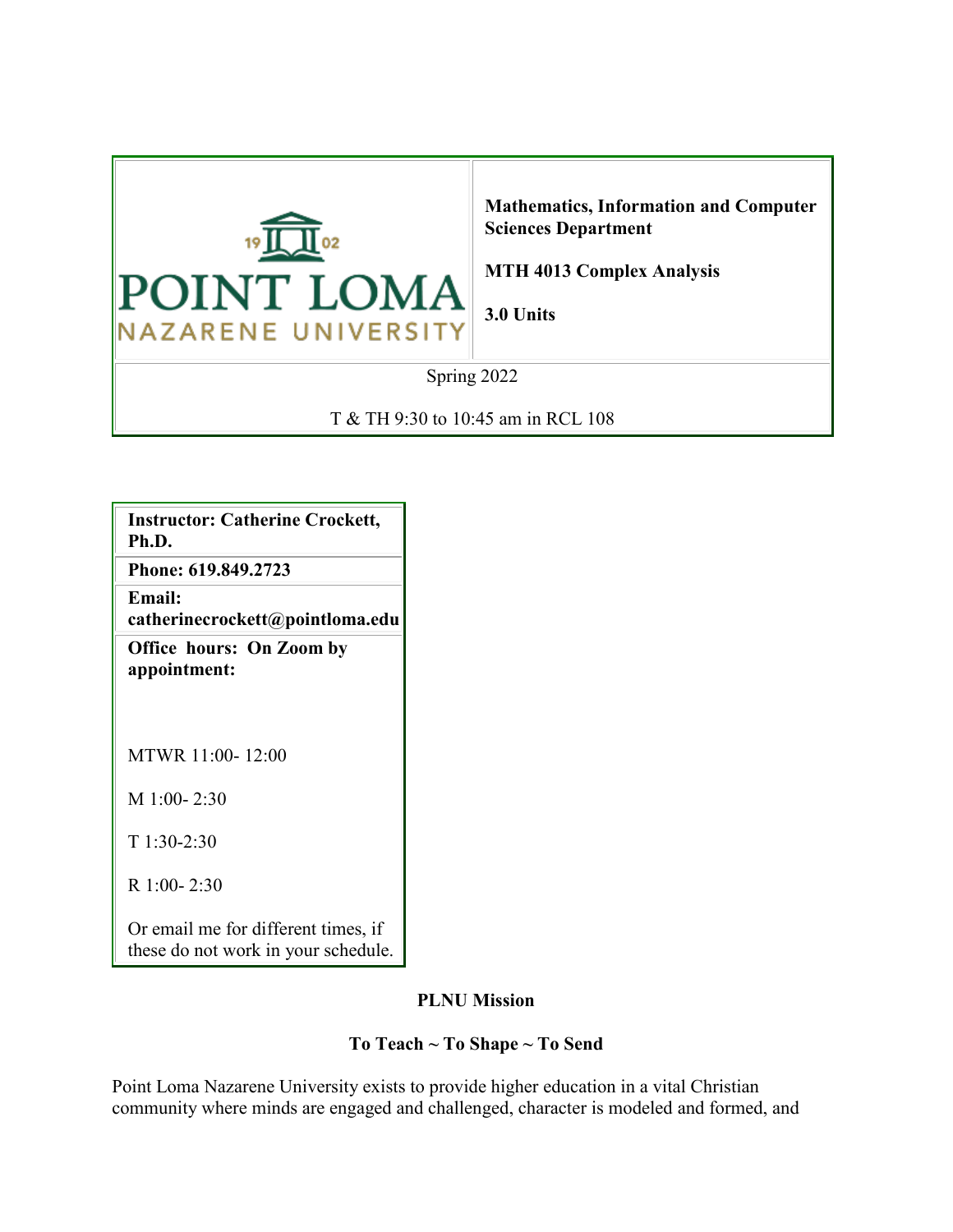service is an expression of faith. Being of Wesleyan heritage, we strive to be a learning community where grace is foundational, truth is pursued, and holiness is a way of life.

### **Department Mission**

The Mathematical, Information, and Computer Sciences department at Point Loma Nazarene University is committed to maintaining a curriculum that provides its students with the tools to be productive, the passion to continue learning, and Christian perspectives to provide a basis for making sound value judgments.

## **COURSE DESCRIPTION**

Complex numbers, analytic functions, integration, series, contour integration, residues and conformal maps.

#### **Co-requisite: Mathematics 2074 or equivalent**

## **COURSE LEARNING OUTCOMES**

Students will be able to demonstrate facility with analytical concepts.

Students will be able to apply their mathematical knowledge to solve problems.

# **REQUIRED TEXTS AND RECOMMENDED STUDY RESOURCES**

*Basic Complex Analysis* 3rd ed. by J.E. Marsden and M.J. Hoffman

# **COURSE CREDIT HOUR INFORMATION**

In the interest of providing sufficient time to accomplish the stated Course Learning Outcomes, this class meets the PLNU credit hour policy for a 3 unit class delivered over 15 weeks. Specific details about how the class meets the credit hour requirement can be provided upon request. (Based on 37.5 hours of student engagement per credit hour.)

#### **ASSESSMENT AND GRADING**

#### **Graded Components**

• **Homework**: Homework will be assigned every class meeting. All homework assigned in a week will be due on the following Thursday. No late homework will be accepted except by prior arrangement or with a documented emergency. The object of the homework is to learn how to do the problems so I expect to see calculations on your homework using the terminology and methods of the class and not just an answer. Homework will be scored on a combination of completeness (with work shown) and correctness. A random selection (the same for all people) of the problems will be graded on any homework assignment. The two lowest homework scores will be dropped.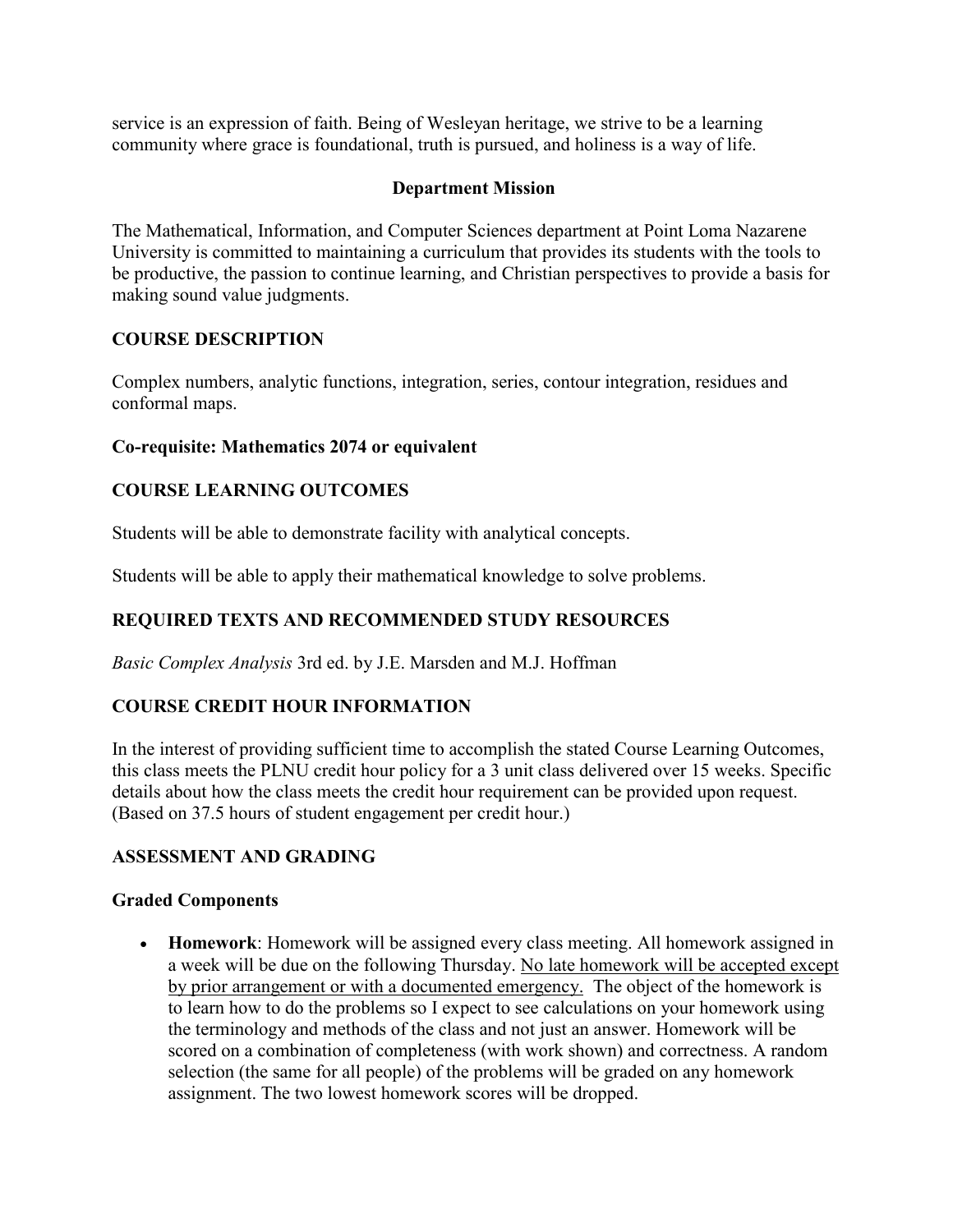- **Warm-up Questions**: Most sections in the textbook will have reading and/ or videos to watch. Afterwards, there are warm-up questions to answer and submit online.
- **Examinations and the Final Examination**. Examinations and the Final Examination will include problems and questions over material assigned in the text, readings and handouts, as well as material presented in class. No examination shall be missed without prior consent or a well-documented emergency beyond your control. A score of zero will be assigned for an examination that is missed without prior consent or a well-documented emergency beyond your control. The final exam date and time is set by the university at the beginning of the semester and may not be changed by the instructor. This schedule can be found on the university website and in the course calendar. No requests for early examinations will be approved. Only in the case that a student is required to take three exams during the same day of finals week, is an instructor authorized to consider changing the exam date and time for that particular student.
- **Late work will not be accepted** without prior consent or a well-documented emergency. Up to a maximum of one homework assignment will be accepted up to 3 days late provided that consent is received from the professor before it is due. Homework assignments that are submitted late without prior consent will be recorded with a score of zero. If more than half of the homework assignments are submitted on time, then the lowest homework score will be dropped from the calculations of the homework grade.
- The examination schedule is included in the daily schedule. This instructor does not intend to accept excuses such as poor communication with parents, benefactors, surf team sponsors and/or travel agents.

| <b>Grading Distribution</b>        | Percent         |
|------------------------------------|-----------------|
| Two Examinations at $20\%$ each 40 |                 |
| Final Exam                         | 30              |
| Homework                           | $\overline{25}$ |
| <b>Warm-up Questions</b>           | 5               |
| Total                              | 100             |

#### **Grading Scale**

Grades are based on the number of points accumulated throughout the course with the following exception. A student must pass at least one of Exam 1, Exam 2, or the Final Exam in order to pass the class. That is, a score of 60% must be achieved on one of the Exams, or else the final grade will be an F regardless of all other point totals. Approximate minimal percentages required to obtain a given grade are:

| <b>Standard Grade Scale Based on Percentages</b> |              |                       |                                 |                                                         |          |
|--------------------------------------------------|--------------|-----------------------|---------------------------------|---------------------------------------------------------|----------|
|                                                  |              |                       |                                 |                                                         |          |
|                                                  |              | $87.5 - 90$           | $\parallel$ 77.5-80 $\parallel$ | $ 67.5-70 $                                             |          |
|                                                  | $92.5 - 100$ | $\parallel$ 82.5-87.5 |                                 | $\parallel$ 72.5-77.5 $\parallel$ 62.5-67.5 $\parallel$ | $(0-60)$ |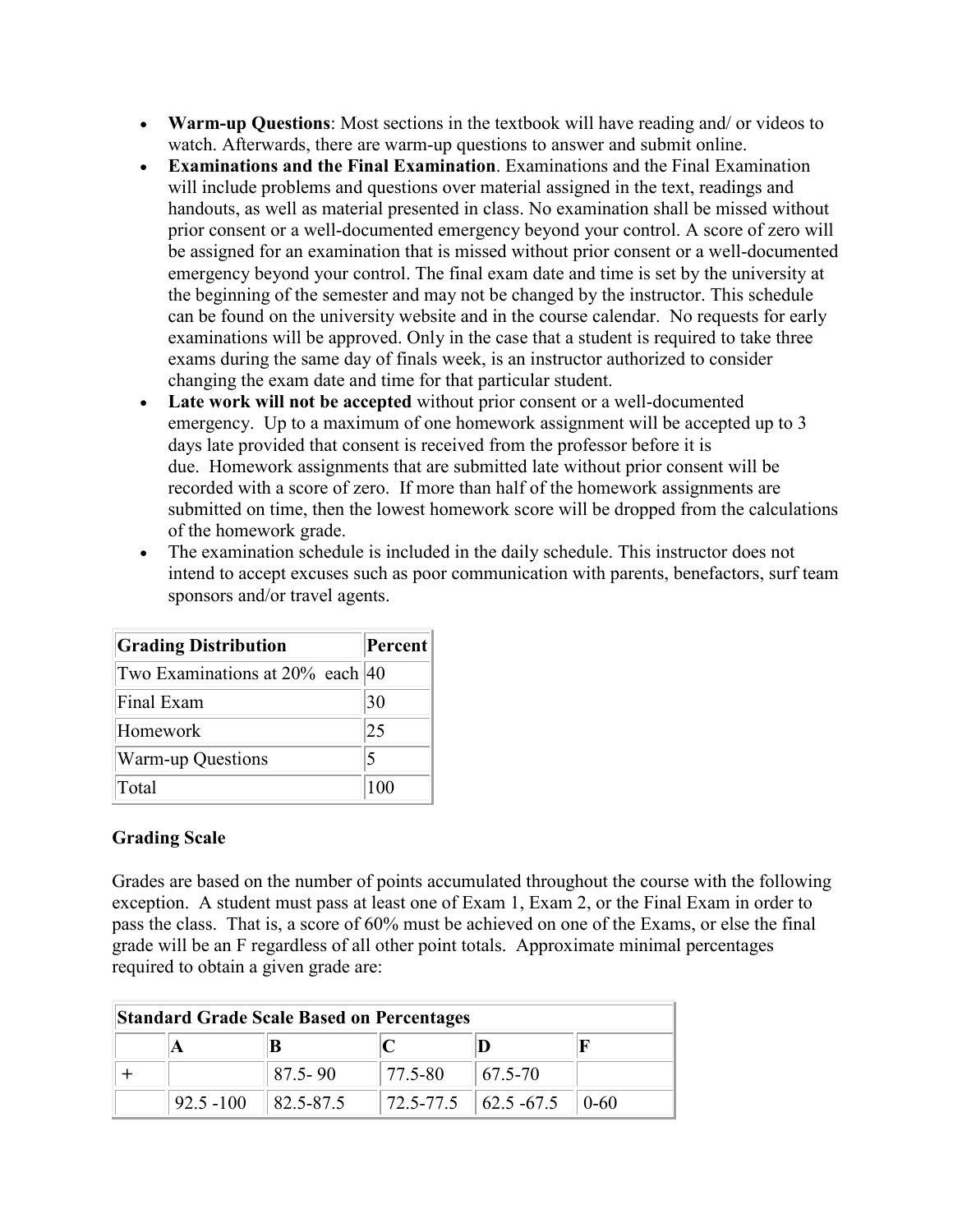| <b>Standard Grade Scale Based on Percentages</b> |         |         |         |         |  |
|--------------------------------------------------|---------|---------|---------|---------|--|
|                                                  |         |         |         |         |  |
|                                                  | 90-92.5 | 80-82.5 | 70-72.5 | 60-62.5 |  |

#### **STATE AUTHORIZATION**

State authorization is a formal determination by a state that Point Loma Nazarene University is approved to conduct activities regulated by that state. In certain states outside California, Point Loma Nazarene University is not authorized to enroll online (distance education) students. If a student moves to another state after admission to the program and/or enrollment in an online course, continuation within the program and/or course will depend on whether Point Loma Nazarene University is authorized to offer distance education courses in that state. It is the student's responsibility to notify the institution of any change in his or her physical location. Refer to the map on [State Authorization](https://www.pointloma.edu/offices/office-institutional-effectiveness-research/disclosures) to view which states allow online (distance education) outside of California.

#### **INCOMPLETES AND LATE ASSIGNMENTS**

All assignments are to be submitted/turned in by the beginning of the class session when they are due—including assignments posted in Canvas. Incompletes will only be assigned in extremely unusual circumstances.

#### **CLASS ENROLLMENT**

It is the student's responsibility to maintain his/her class schedule. Should the need arise to drop this course (personal emergencies, poor performance, etc.), the student has the responsibility to follow through (provided the drop date meets the stated calendar deadline established by the university), not the instructor. Simply ceasing to attend this course or failing to follow through to arrange for a change of registration (drop/add) may easily result in a grade of F on the official transcript.

#### **PLNU COPYRIGHT POLICY**

Point Loma Nazarene University, as a non-profit educational institution, is entitled by law to use materials protected by the US Copyright Act for classroom education. Any use of those materials outside the class may violate the law.

#### **PLNU ACADEMIC HONESTY POLICY**

Students should demonstrate academic honesty by doing original work and by giving appropriate credit to the ideas of others. Academic dishonesty is the act of presenting information, ideas, and/or concepts as one's own when in reality they are the results of another person's creativity and effort. A faculty member who believes a situation involving academic dishonesty has been detected may assign a failing grade for that assignment or examination, or, depending on the seriousness of the offense, for the course. Faculty should follow and students may appeal using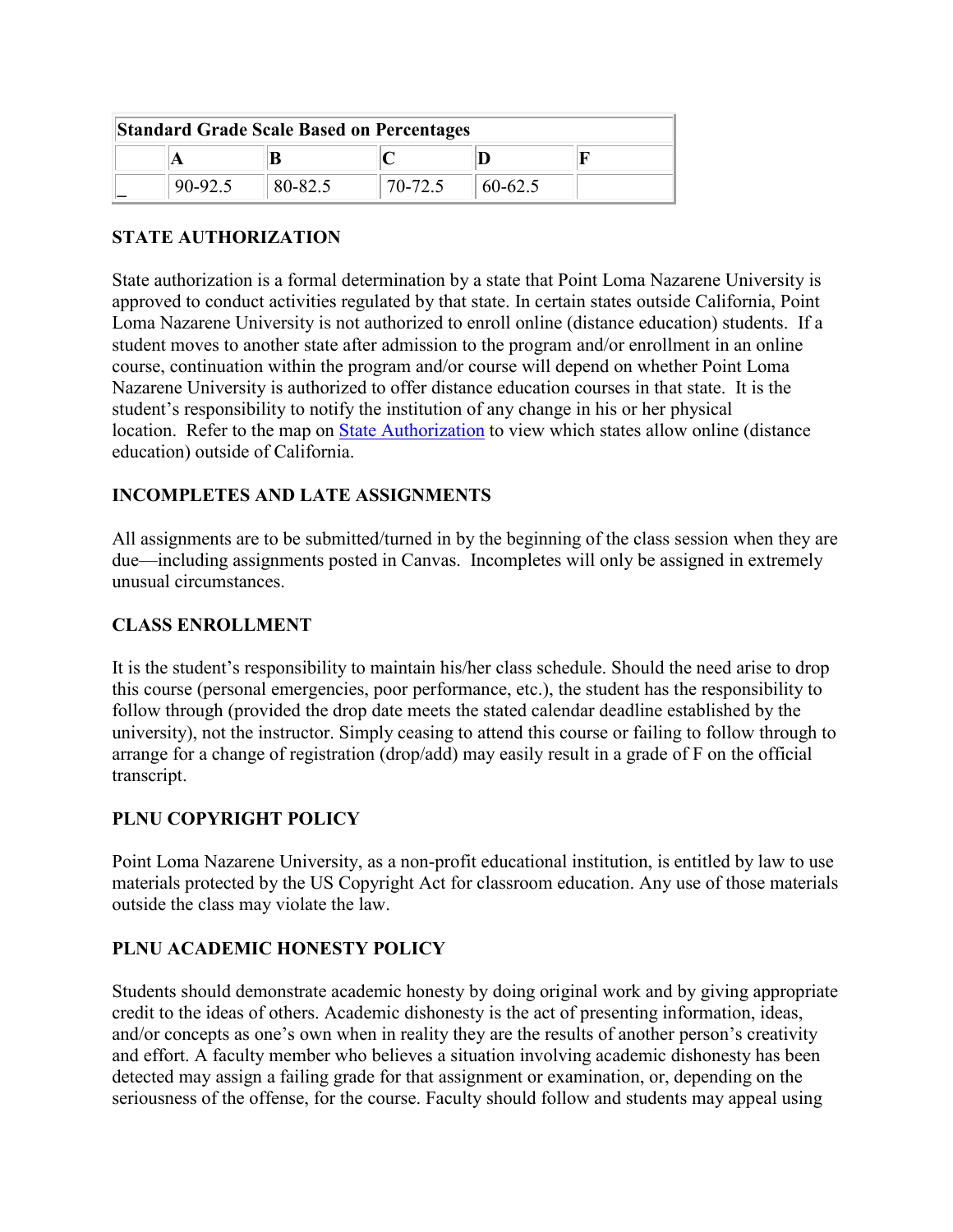the procedure in the university Catalog. See [Academic Policies](http://catalog.pointloma.edu/content.php?catoid=18&navoid=1278) for definitions of kinds of academic dishonesty and for further policy information.

## **PLNU ACADEMIC ACCOMMODATIONS POLICY**

PLNU is committed to providing equal opportunity for participation in all its programs, services, and activities. Students with disabilities may request course-related accommodations by contacting the Educational Access Center (EAC), located in the Bond Academic Center (EAC@pointloma.edu [\(Links to an external site.\)](https://mail.google.com/mail/?view=cm&fs=1&tf=1&to=EAC@pointloma.edu) or 619-849-2486). Once a student's eligibility for an accommodation has been determined, the EAC will issue an academic accommodation plan ("AP") to all faculty who teach courses in which the student is enrolled each semester.

PLNU highly recommends that students speak with their professors during the first two weeks of each semester/term about the implementation of their AP in that particular course and/or if they do not wish to utilize some or all of the elements of their AP in that course.

Students who need accommodations for a disability should contact the EAC as early as possible (i.e., ideally before the beginning of the semester) to assure appropriate accommodations can be provided. It is the student's responsibility to make the first contact with the EAC.

# **PLNU ATTENDANCE AND PARTICIPATION POLICY**

For remote students:

Students taking online courses are expected to attend each week of the course. Attendance is defined as participating in an academic activity within the online classroom which includes posting in a graded activity in the course. (Note: Logging into the course does not qualify as participation and will not be counted as meeting the attendance requirement.)

Students who do not attend at least once in any 3 consecutive days will be issued an attendance warning. Students who do not attend at least once in any 7 consecutive days will be dropped from the course retroactive to the last date of recorded attendance.

When we can go face-to-face:

Attendance is expected at each class session. In the event of an absence you are responsible for the material covered in class and the assignments given that day.

Regular and punctual attendance at all classes is considered essential to optimum academic achievement. If the student is absent from more than 10 percent of class meetings, the faculty member can file a written report which may result in de-enrollment. If the absences exceed 20 percent, the student may be de-enrolled without notice until the university drop date or, after that date, receive the appropriate grade for their work and participation. See [Academic Policies](http://catalog.pointloma.edu/content.php?catoid=18&navoid=1278) for further information about class attendance.

#### **SPIRITUAL CARE**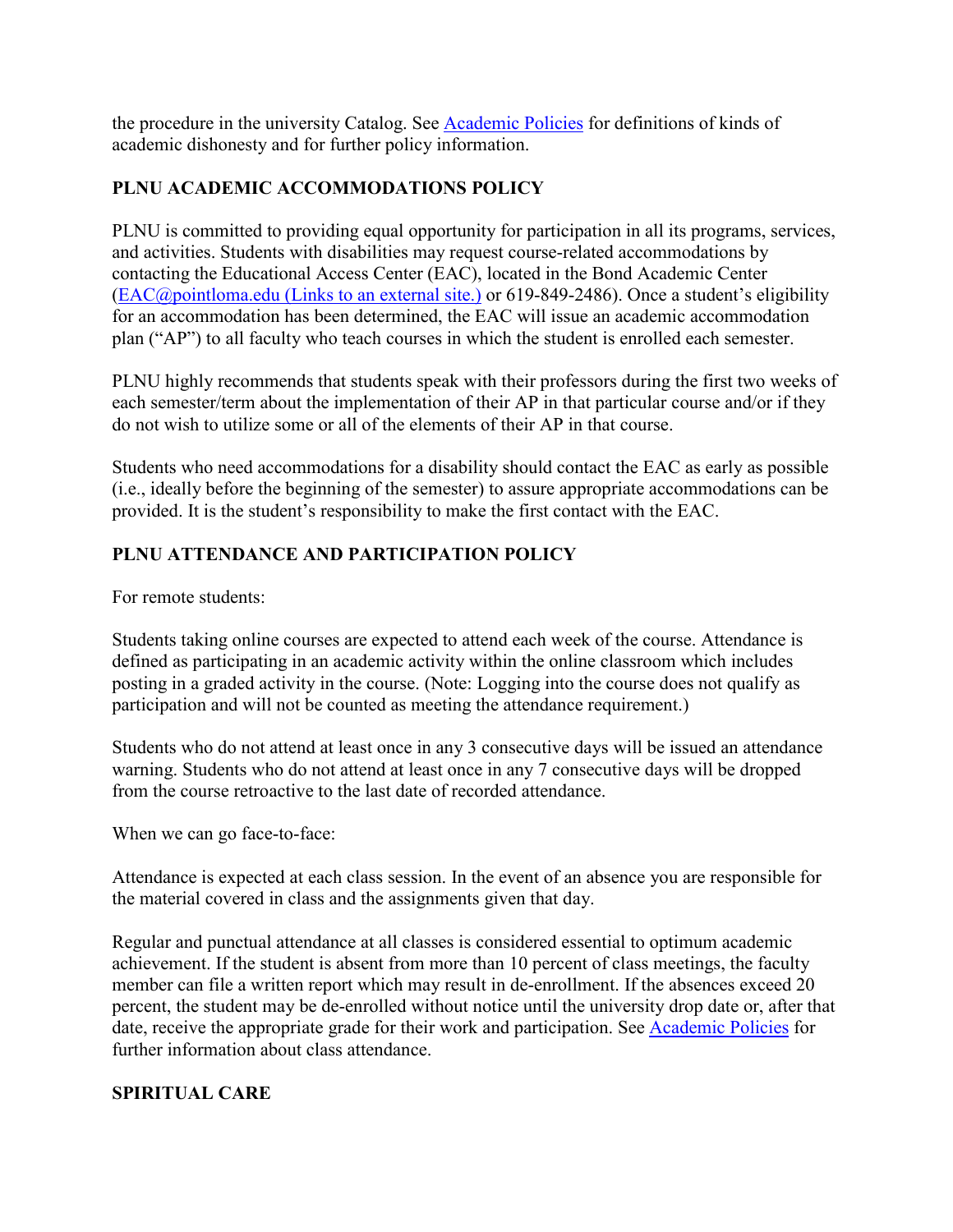Please be aware PLNU strives to be a place where you grow as whole persons. To this end, we provide resources for our students to encounter God and grow in their Christian faith. If students have questions, a desire to meet with the chaplain or have prayer requests you can contact the **[Office of Spiritual Development](https://www.pointloma.edu/offices/spiritual-development)**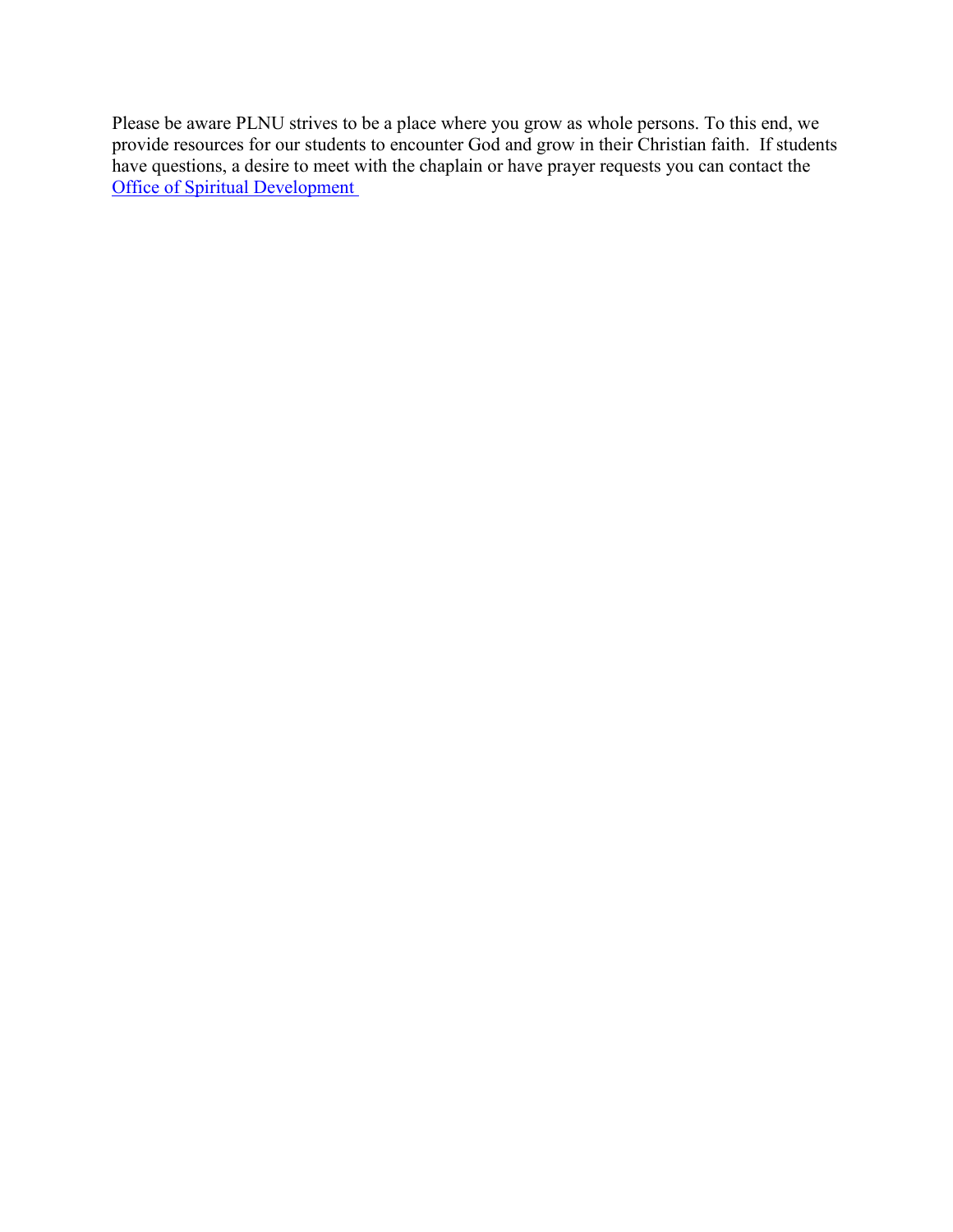| Week                     | Monday: Due     | Tuesday                     | Wednesday: Due | Thursday                                     |  |
|--------------------------|-----------------|-----------------------------|----------------|----------------------------------------------|--|
| $\mathbf{1}$             | 1/10            | 1/11                        | 1/12           | 1/13                                         |  |
|                          | No Class        | Monday schedule             |                | Introduction                                 |  |
|                          |                 | No class                    |                | 1.1:Introduction to Complex Numbers          |  |
| $\overline{2}$           | 1/17            | 1/18                        | 1/19           | 1/20                                         |  |
|                          | No Class        | 1.2: Properties of Complex  | Warm-up: 1.3   | 1.3: Some Elementary Functions               |  |
|                          | <b>MLK</b>      | <b>Numbers</b>              |                | Due: Homework 1                              |  |
| 3                        | 1/24            | 1/25                        | 1/26           | 1/27                                         |  |
|                          | Warm-up: 1.4    | 1.4: Continuous Functions   | Warm-up: 1.5   | 1.5: Basic Properties of Analytic Functions  |  |
|                          |                 |                             |                | Due: Homework 2                              |  |
| 4                        | 1/31            | 2/1                         | 2/2            | 2/3                                          |  |
|                          | Warm-up: 1.6    | 1.6:Differentiation of the  | Warm-up: 2.1   | 2.1:Contour Integrals                        |  |
|                          |                 | <b>Elementary Functions</b> |                | Due: Homework 3                              |  |
| 5                        | 2/7             | 2/8                         | 2/9            | 2/10                                         |  |
|                          | Warm-up: 2.2    | 2.2: Cauchy's Theorem-      | Warm-up: 2.3   | 2.3:A Closer Look at Cauchy's Theorem        |  |
|                          |                 | First Look                  |                | Due: Homework 4                              |  |
| 6                        | 2/14            | 2/15                        | 2/16           | 2/17                                         |  |
|                          | Warm-up: 2.4    | 2.4: Cauchy's Integral      | Warm-up: 2.5   | 2.5: Maximum Modulus Theorem and             |  |
|                          |                 | Formula                     |                | <b>Harmonic Functions</b>                    |  |
|                          |                 |                             |                | Due: Homework 5                              |  |
| $\overline{7}$           | 2/21            | 2/22                        | 2/23           | 2/24                                         |  |
|                          | Warm-up: Review | 2.5: Maximum Modulus        |                | Exam #1                                      |  |
|                          |                 | Theorem and Harmonic        |                | Due: Homework 6                              |  |
|                          |                 | <b>Functions</b>            |                |                                              |  |
|                          |                 | Review                      |                |                                              |  |
| 8                        | 2/28            | 3/1                         | 3/2            | 3/3                                          |  |
|                          | Warm-up: 3.1    | 3.1:Convergent Series of    |                | 3.1: Convergent Series of Analytic Functions |  |
|                          |                 | <b>Analytic Functions</b>   |                |                                              |  |
| Spring Break 3/7 to 3/11 |                 |                             |                |                                              |  |
| 9                        | 3/14            | 3/15                        | 3/16           | 3/17                                         |  |
|                          | Warm-up: 3.2    | 3.2: Power Series and       | Warm-up: 3.3   | 3.3: Laurent Series and Classification of    |  |
|                          |                 | Taylor's Theorem            |                | Singularities                                |  |
|                          |                 |                             |                | Due: Homework 7                              |  |